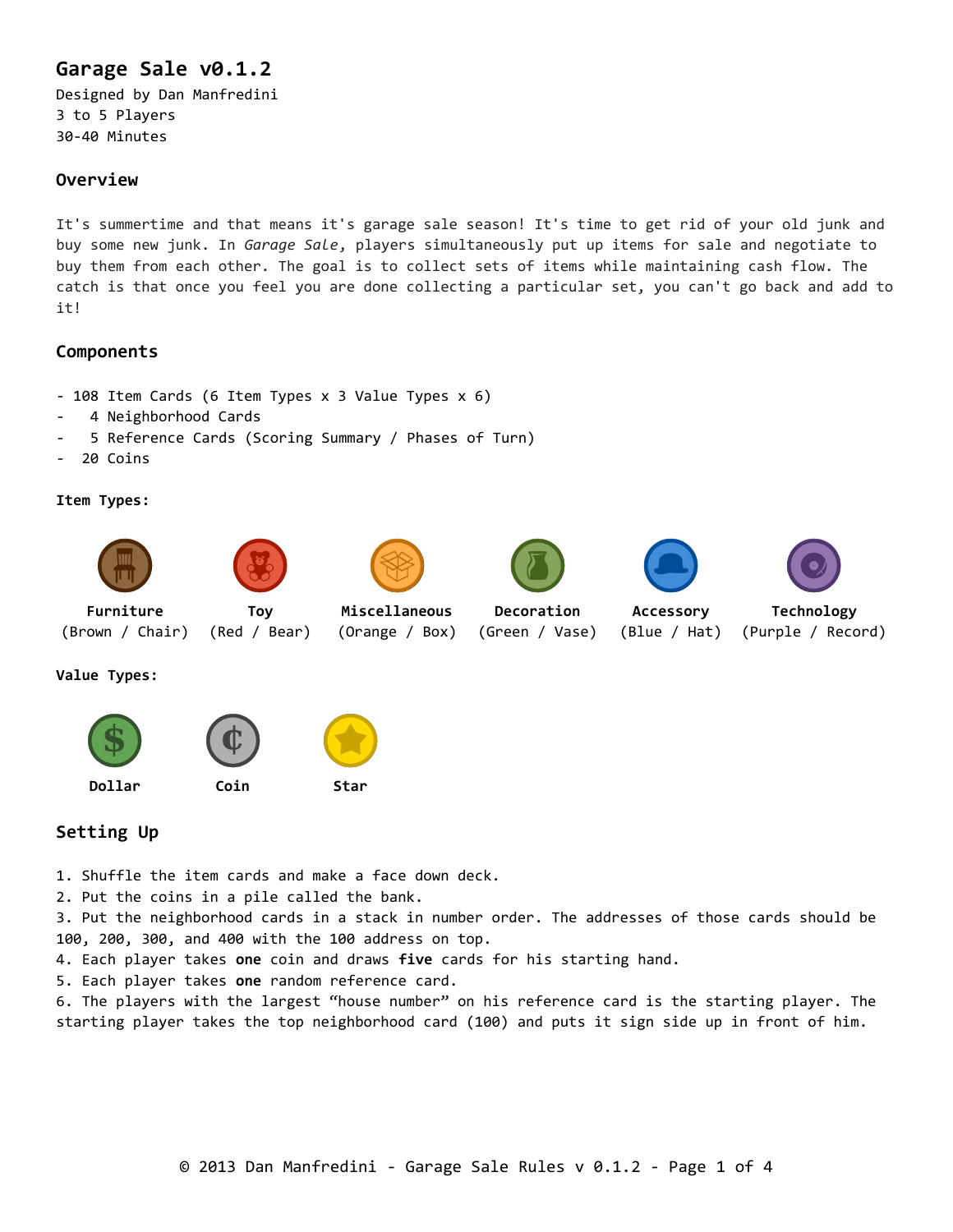# **Playing the Game**

The game is played over four rounds as indicated by the four neighborhood cards. In each round, each player will have one turn as the active player - the neighborhood card will be placed in front of that player for that turn. On a turn, the following phases are performed in order:

1. **Offer** (All players participate) 2. **Negotiate** (All players participate) 3. **Storage** (Active player only) 4. **Income** (Active player only)

## **Offer**

Starting with the active player then proceeding clockwise, each player chooses one item card from his hand and plays it face-up on the table. This item is what the player is offering in his "garage sale." For fun, a player may choose to describe the item he is putting up for sale.

Optionally, instead of playing a card from his hand, a player may pay two coins to the bank to take the top card off the deck to use as his offering.

A player must offer a card even if he has no intention of selling the item.

*Example: Christopher is the active player. He chooses an item card from his hand and places it in front of him face-up. He might say "I have a slightly used bike for sale" for fun. The next player clockwise is Valerie and she decides to pay two coins to the bank to take the top card of the deck and use that as her offering. It is a dresser. This continues until all players have placed a card.*

### **Negotiate**

Simultaneously, each player may negotiate to buy one or more of the face-up item cards on the table from its owner. A player may negotiate with dollars (face-down cards from his hand), coins, and his face-up item card. When a deal is struck, the buyer and seller exchange cards and coins. The "dollar" cards and face-up item cards are put into their new owner's hands.

One offered item (face-up card) must be involved in each negotiation – no trading cards directly from hands, etc.

**Caveat Emptor:** During deal making you cannot show other players the face of your "dollar" cards. You may hint or outright declare to another player that it will be something that they want (example: "It's furniture") though you don't have to be truthful. Once the deal is struck, there is no going back. Buyer Beware!

*Example: In the offer phase, Christopher put down a bike for sale. When the negotiate phase begins, Valerie offers him one dollar for it. He accepts and she gives him one face-down card from her hand (representing a dollar) and she takes the bike card and puts it in her hand. Christopher puts the "dollar" card into his hand.*

*Example: Valerie has a necklace for sale. Christopher offers her one dollar for it. She rejects that offer and says she wants a bit more. Kelly jumps in and offers one dollar and one coin. Valerie accepts her offer. Kelly gives Valerie one coin and one card from her hand (the dollar).*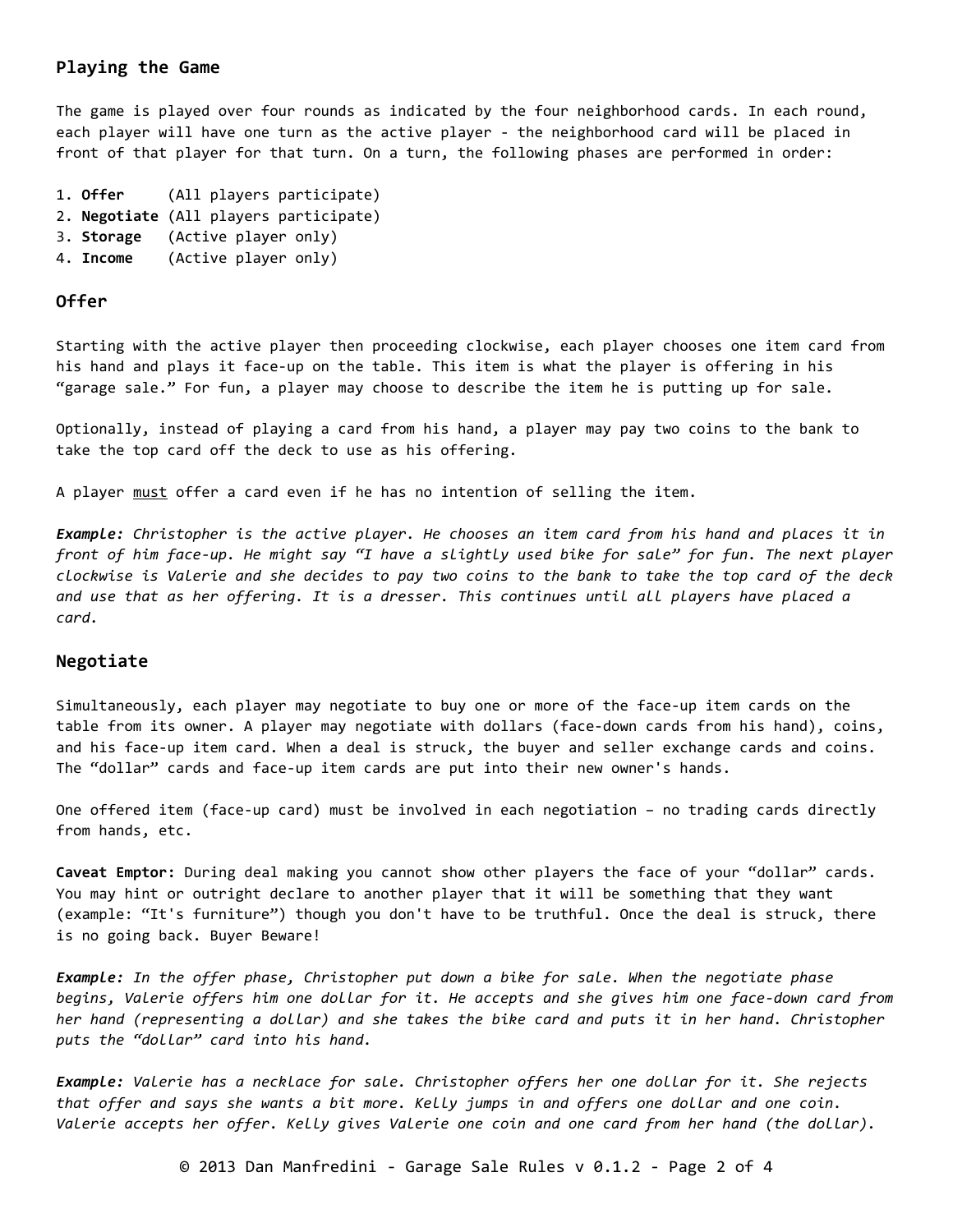*Example: Kelly has a hat for sale. Dan has a book for sale. He offers her an exchange of his book for her hat. She agrees and takes the book and put it in her hand. He takes the hat and puts it in his hand.*

*Example: Jon has a doll for sale. Dan has only two dollars and thinks the doll is only worth one and a half dollars. He makes an offer to Jon and Jon agrees. Since Dan pays with two dollar cards, Jon gives him "change" of one coin.*

*Example: In another garage sale, Dan and Jon struck a deal. Dan is offering his computer and a "dollar" and Jon is offering comic book and a "dollar". Items are exchanged simultaneously. Similarly, Dan could have first bought the comic book for a dollar, then Jon could have bought the computer for a dollar. Choosing the method is mostly based on the trust of the parties involved.*

Once all players agree that they are done with their negotiations, the active player flips the neighborhood card to the closed side. The "garage sale" is now closed. Unsold offered items (faceup cards) are returned to the seller's hand (even those bought with coins).

#### **Storage**

The active player must reveal one or more cards (of any type) from his hand for storage. These cards will be added face-up to the top of his storage pile. The cards he adds to his storage pile will affect his income this turn as well as his scoring at the end of the game.

Note that only the active player can do this – the other players will have to wait until their turn as active player.

The top card of each player's storage pile is visible to all players. A player, however, may privately look through his personal storage pile at any time, but not change the order of the cards.

### **Income**

The active player will receive income in the form of cards and coins. The income is based on the symbols (dollar sign and coin) on both the neighborhood card **and** the cards stored this turn.

- For each dollar sign symbol, the active player draws one card from the deck. - For each coin symbol, the active player takes one coin from the bank.

If there are no cards in the deck, then no more cards can be drawn. If there are no coins remaining in the supply, you can use other tokens. There is no limit to the number of coins.

*Example: Christopher adds three cards to his storage pile. The stored cards have one coin symbol, one dollar sign symbol, and one star symbol. The neighborhood card has one coin symbol and one dollar sign symbol. Therefore, he draws two cards (for the two dollar sign symbols) and takes two coins (for the two coin symbols).*

After the income phase, the neighborhood card is turned back to the sign side and is passed clockwise to the next player. That player is now the active player. When each player has had a turn with the same neighborhood card, it is discarded, and the next one is used.